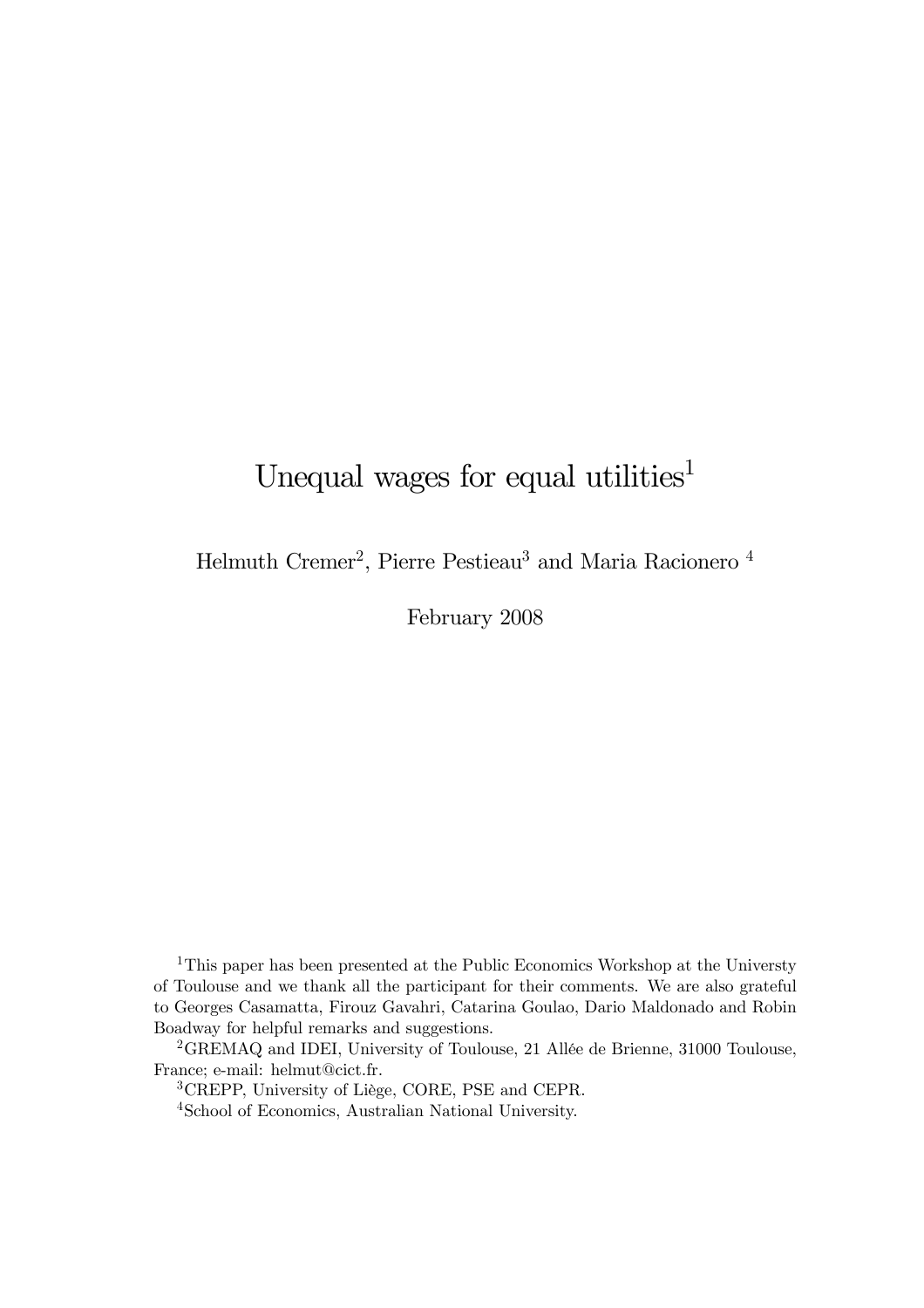#### Abstract

In a society where individuals only differ in productivity the *laissez-faire* distribution of utilities is closely linked to that of productivity. From a utilitarian vewpoint the ideal distribution of productivity is the most equal one. Does this proposition still hold if one can redistribute income? We show that in this case the most unequal distribution of productivity is that which implies the most equal distribution of utilities in the first-best. In the second-best, this conclusion holds under some plausible conditions.

JEL:H20, I20, D63

Keywords: optimal income taxation, equal opportunity.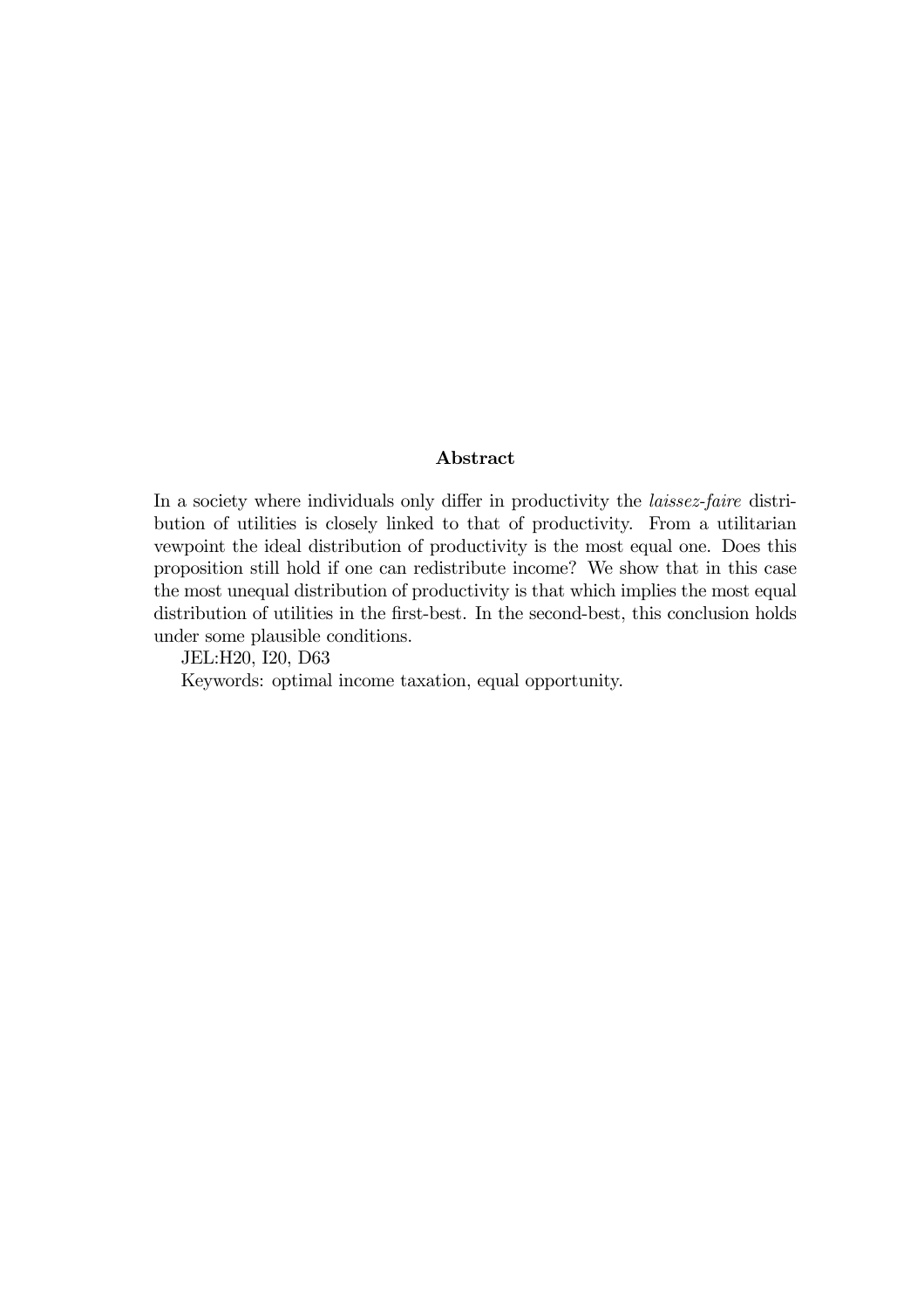# 1 Introduction

One of the main rationales for public involvement in education is redistribution. In the literature, the design of an optimal educational policy is usually combined with that of a redistributive income tax. In that framework education is not the only channel of redistribution; there is also in a second stage an income tax that can alter social welfare. The government's problem is first to determine the amount and distribution of public education and then to design the structure of the income tax. The standard approach is to assume a population of individuals who differ in their ability to benefit from education. This heterogeneity typically implies a rather regressive distribution of public education: resources are concentrated on the most able individuals in order to get a "cake" as big as possible to share among individuals through income taxation; see e.g., Bruno (1976), Hare and Ulph (1979) and Ulph (1977). Note that this "perverse" distribution effect just mentioned is partially mitigated when we introduce decreasing returns of educational spending.1Naturally, if we restrict the exercise to the first stage, the solution is also different and tends to be less regressive. This is shown for instance by Arrow (1971) who studies the optimal distribution of a given amount of public expenditure among individuals differing in their learning ability without accounting for the possibility of subsequent income redistribution.

In this paper we put forward another reason to push for regressive education. It is not linked to heterogeneity in innate ability to benefit from education but to pervasive non-convexities that arise in the optimal income tax problem when individual productivities are endogenous (depend on education). This point has been neglected so far.2 To make it as clear as possible, we assume away differences in learning abilities, decreasing returns of education and we suppose that the total amount of public expenditure on education is given. We shall discuss the implications of those three assumptions in the concluding section.

<sup>&</sup>lt;sup>1</sup>Bovenberg and Jacobs  $(2005)$  and Maldonado  $(2007)$ .

<sup>&</sup>lt;sup>2</sup>Note however that it is implicitly acknowledged by Bovenberg and Jacobs (2005) who avoid it by making suitable assumptions on the education technology.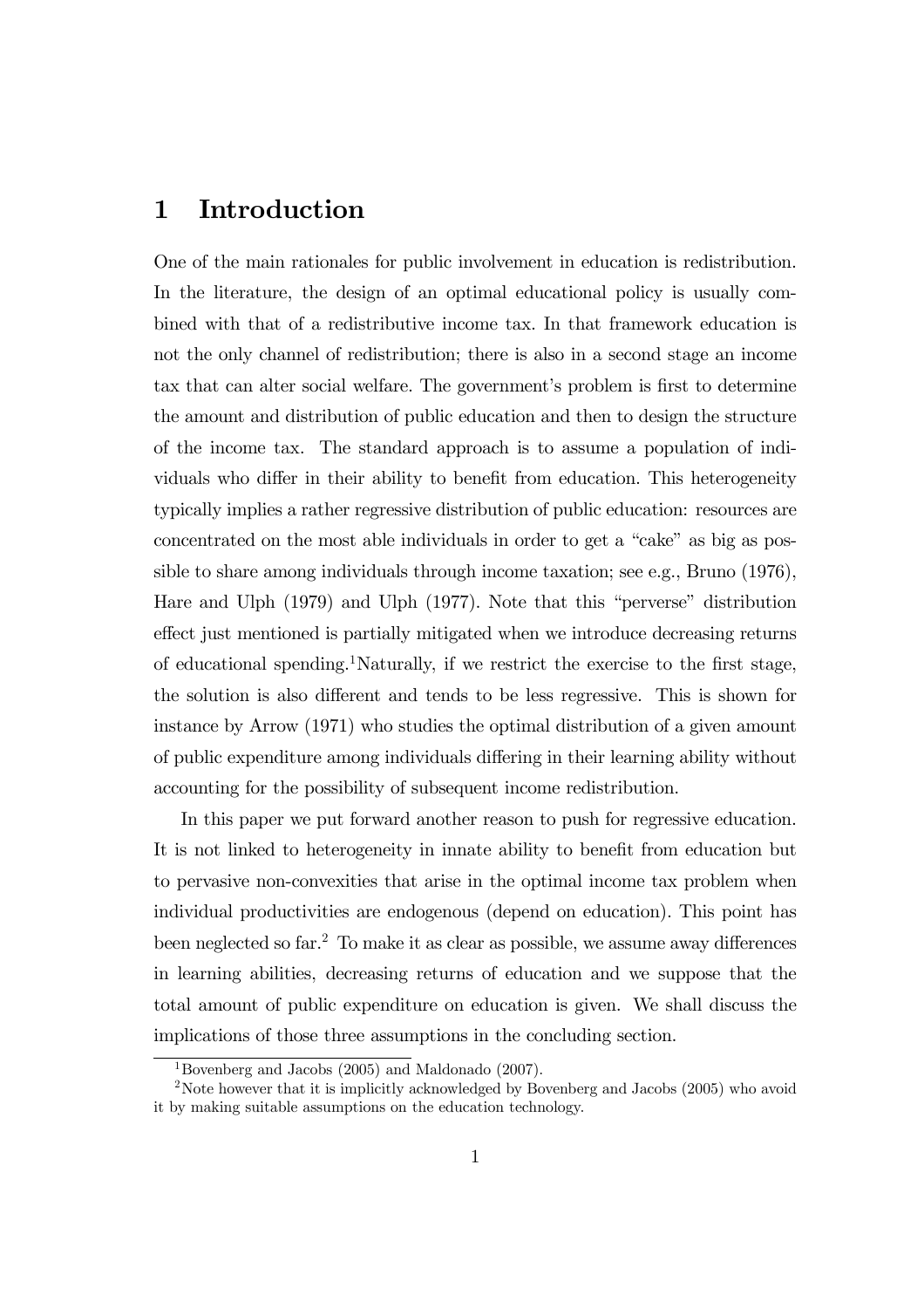We show that when the general redistributive framework includes an education policy that determines the distribution of wage and an optimal income tax à la Mirrlees, then the most unequal distribution of wage happens to be desirable from the standpoint of social welfare maximization. In other words, in our setting, it is "more efficient" to redistribute incomes rather than to equalize wages.

This rather surprising and to some extent counter-intuitive result has to be interpreted with great care. It does have practical relevance because the effects that are at work in our simple setting (and the push for a corner solution) are also going to be relevant in much more complex (and realistic) frameworks. Consequently, the advocates of a progressive education policy have to show that there are benefits to wage equalization that outweigh the non-convexities we are putting forward. We shall revisit this issue in the concluding section. In the meantime let us just point out that our result is clearly at odds with the literature on equal opportunity that would recommend wage equality.<sup>3</sup> In fact, we here have a tradeoff between equal opportunity and utilitarian welfare maximization. It is also at odds with the observation that in many countries public spending in education, but also in health is more redistributive than income taxation. If such an observation is correct and if it is seen from the perspective of our results it suggests that effective income taxation is far from being optimal.

To keep our arguments as simple as possible, we use the two-ability version of Mirrlees (1972)'s model by Stiglitz (1982). Stiglitz studies the optimal income tax schedule where there is a fraction  $n_i$  of workers with productivity  $w_i$   $(i = 1, 2)$ . Traditionally, both  $(n_1, n_2)$  on the one hand and  $(w_1, w_2)$  are given. The only restriction is that  $w_2 > w_1$ . Recently there has been some attempts to study the incidence of a change in  $n_1/n_2$  over the optimal tax schedule and the extent of redistribution.<sup>4</sup> Yet there exist no study on the incidence of a change in  $w_1$  and  $w_2$ .

Suppose now that through its educational policy the government can choose

<sup>3</sup>Romer (1998), Athanasiou (2007).

<sup>4</sup>Boadway and Pestieau (2007).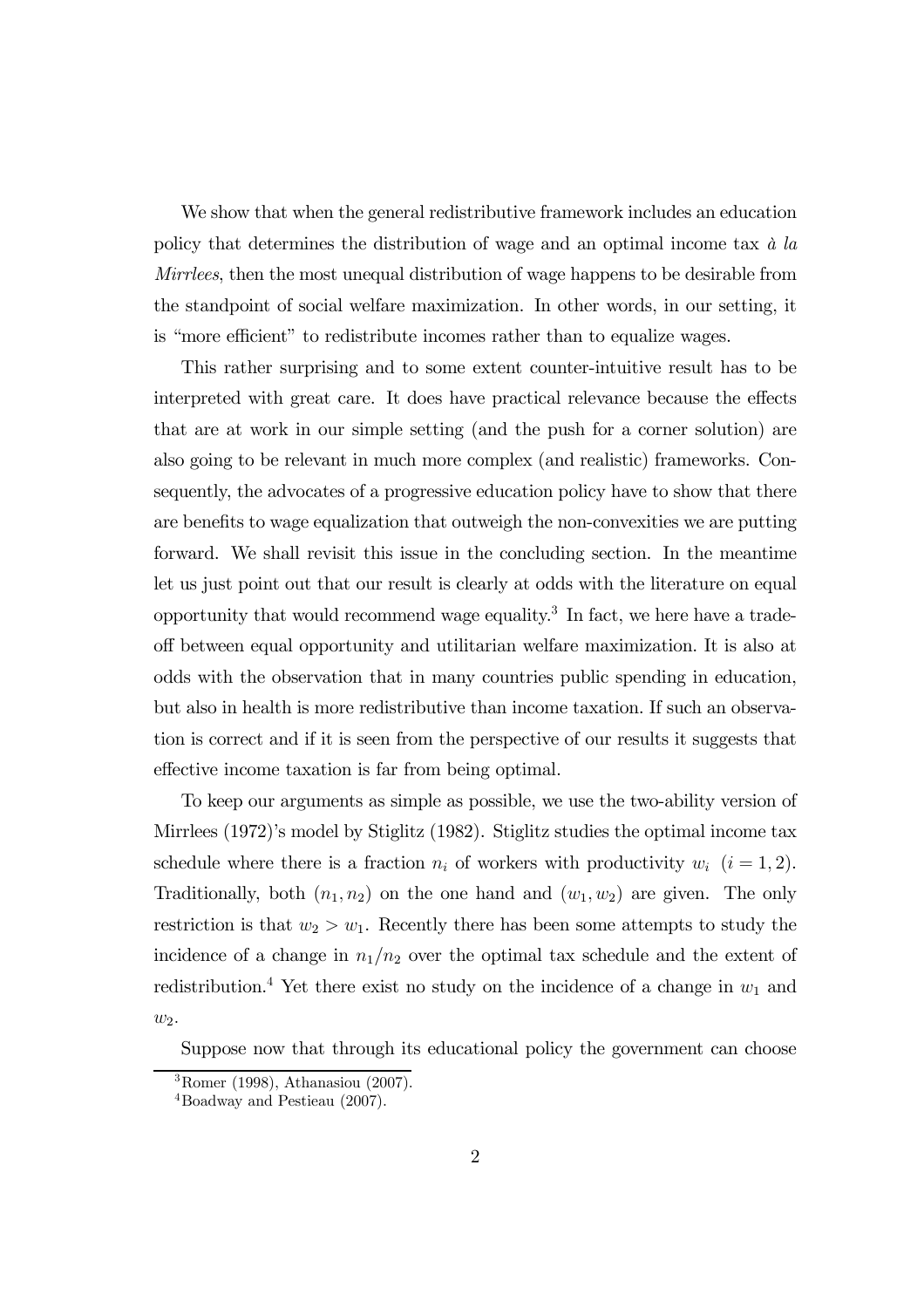the vector  $(w_1, w_2)$  subject to some constraint  $n_1w_1 + n_2w_2 = a$  (constant to be specified below). This amounts to assuming the wages are determined by education expenditures through a linear technology and that the total education budget is given. The natural question to ask is what is the most desirable distribution of  $(w_1, w_2)$  given that whatever the vector  $(w_1, w_2)$  chosen there will be some redistributive taxation policy. At first glance, one is tempted to lean towards equal wages,  $w_1 = w_2$ . This appears to be the most "natural" solution at least with a concave social welfare function (when society cares for equality). Furthermore with equal wages, there is no need to resort to distortionary taxation to redistribute incomes. Consequently, a first-best policy is attainable.

We show in this paper that such an intuitive thinking is wrong and that the optimal distribution of abilities is the most unequal one. In the first-best, one easily shows that with quasi linear preferences individual utility is a *convex* function of w so that the equal wages solution is a local social welfare minimum. By endowing one type of individual with maximum ability we get more aggregate utility than by endowing both types with average ability. Second-order conditions are more complicated with general preferences but we provide a simple argument to show that wage differentiation always dominates wages equalization. All these results are obtained in a first-best setting, when there is no asymmetric information that hinders income distribution. When wages are not observable in the second stage one would expect the case for equal wages to be considerably strengthened. Quite surprisingly this turns out no to be the case. Specifically, we show that in a secondbest setting, the most unequal distribution of productivity remains desirable if it implies zero productivity for all but one type. It is only when there is a positive "productivity floor" (implying an exogenous limit to wage differentiation), that an equal distribution of productivity may become desirable in a second-best setting.

The rest of this paper is organized as follows. After introducing the basic model, we first deal with the first-best setting (Section 3) and then with the second best-one (Section 4). In Section 5, we present a numerical example.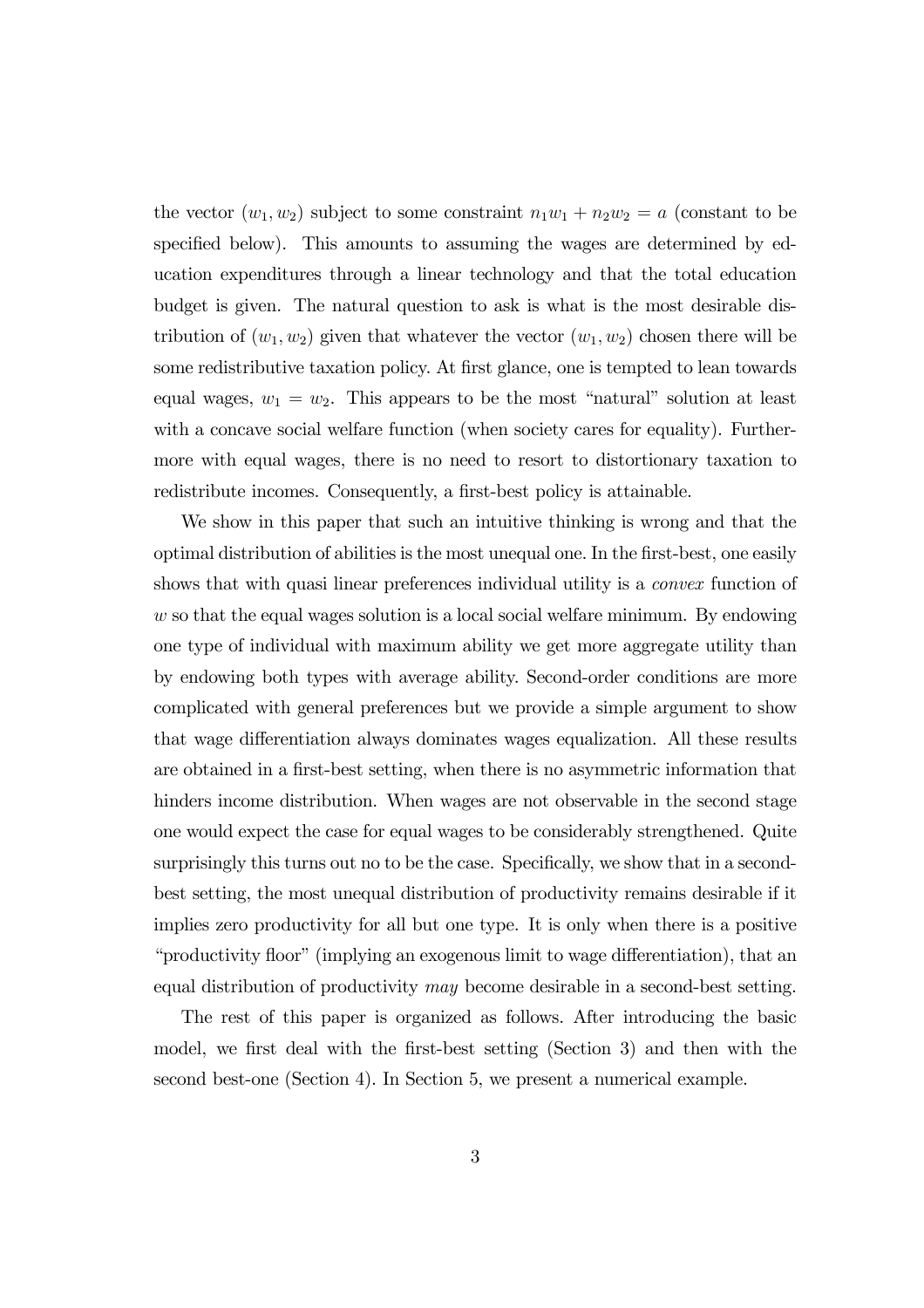## 2 The economy

In the line of Stiglitz (1982) we consider two types of individuals  $i = 1, 2$  with relative size  $n_i > 0$  (so that  $n_1 + n_2 = 1$ ) and identical utilities

$$
u_i(x_i, \ell_i), \tag{1}
$$

where  $x_i$  is consumption of a numeraire good and  $\ell_i$  labor supply. Productivities (or wages)  $w_i$  are *endogenous* and satisfy what we call the educational technology. We characterize this technology through  $\Gamma$  the set of feasible wages that is defined by

$$
\Gamma = \{(w_1, w_2) | n_1 w_1 + n_2 w_2 = 2 \text{ and } w_i \ge \underline{w}\} \text{ with } 1 \ge \underline{w} \ge 0. \tag{2}
$$

In words we have a linear technology according to which earnings ability can be "transferred" between types on a one by one basis. To understand this formulation assume first that  $\underline{w} = 0$ . In that case the education technology has two extreme cases. One is the complete equalization of wages  $w_1 = w_2 = 1$  and the other is the maximum wage inequality with say  $w_1 = 0$  and  $w_2 = 1/n_2$  where all educational resources are devoted to type 2 individuals. The role of  $\underline{w}$  is to limit the scope of wages inequalities that is feasible.

We specify the education technology in terms of wages to make the link to the optimal taxation literature. The formalization we use may appear somewhat unusual, but can be derived from a more conventional specification of the education technologies as it is often found in the literature. Following Ulph (1977) we can specify individual wages as  $w_i = \phi_i(\theta_i, e_i)$ , where  $\theta_i$  is (exogenous) ability to benefit from educations and  $e_i$  is education expenditure. This is exactly equivalent to the technology we use if (i) individuals are identical ex ante  $(\theta_i)$  is the same for all), (ii)  $\phi$  is linear in  $e_i$  (for instance  $w_i = Ae_i$  where A is some constant) and *(iii)* the total budget for education expenditures is fixed at  $E$  (so that  $n_1e_1 + n_2e_2 = E$ .<sup>5</sup>

<sup>&</sup>lt;sup>5</sup>For instance, we would have  $w_1 = \theta_1 e^{\alpha}$  and  $w_2 = \theta_2 e_2^{\alpha}$  where  $\theta_1 \neq \theta_2$  reflects different learning ability and  $\alpha \leq 1$  implies decreasing returns. In our paper  $e_1 + e_2 = 2$ ,  $\alpha = 1$  and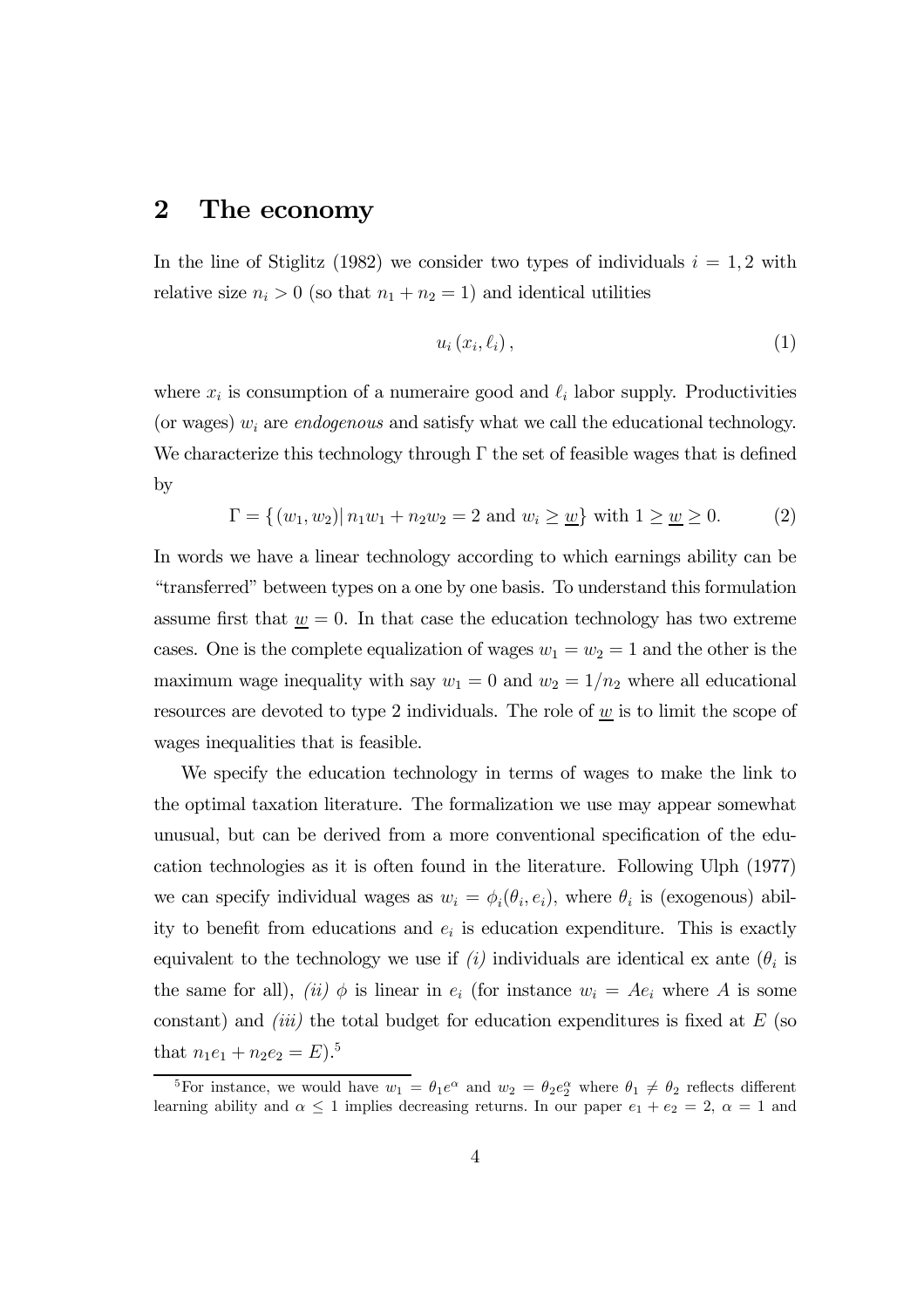To evaluate welfare, we adopt a symmetric social criterion:

$$
W=\sum n_{i}\psi\left( u_{i}\right) ,
$$

where  $\psi(\cdot)$  is concave. An extreme form of  $\psi(\cdot)$  yields the Rawlsian criterion:

$$
W = \min [u_1, u_2].
$$

For the remainder of the paper we assume for notational convenience and without loss of generality that  $n_1 = n_2 = 1/2$ .

## 3 First-best

#### 3.1 General problem: statement

Assume full information and free use of lump-sum transfers. The optimal allocation is then determined by solving:

$$
\max_{\ell_i, w_i, T_i} \qquad W = \Psi[u(w_1\ell_1 - T_1, \ell_1)] + \Psi[u(w_2\ell_2 - T_2, \ell_2)],\tag{3}
$$

s.t. 
$$
w_1 + w_2 = 2,
$$
 (4)

$$
T_1 + T_2 = 0 \tag{5}
$$

$$
w_i \geq \underline{w}.\tag{6}
$$

This is similar to the standard first-best benchmark considered by Stiglitz (1982), except that we have endogenous wages. We concentrate on the first-order condition with respect to  $w_i$ . Substituting for  $w_2 = 2 - w_1$  and differentiating yields

$$
\frac{\partial W}{\partial w_1} = (\ell_1 - \ell_2)\lambda,
$$

where  $\lambda > 0$  is the Lagrange multiplier of the resource constraint (5). This FOC is always satisfied for  $w_1 = w_2 = 1$  (along with  $\ell_1 = \ell_2$ ) so that one might be tempted to think that the solution implies equalization of wages. However, we cannot simply assume that the SOC to be satisfied here. The SOCs condition for the general problem (with 6 decision variables) is complicated but the potential for nonconvexities can be illustrated by considering a special case.

 $\theta_1 = \theta_2 = 1$ . To be more precise, this specification yields (2) with  $\underline{w} = 0$ . To generate a positive level of  $\underline{w}$  we would have to add a constraint specifying a minimum level of  $e_i$ .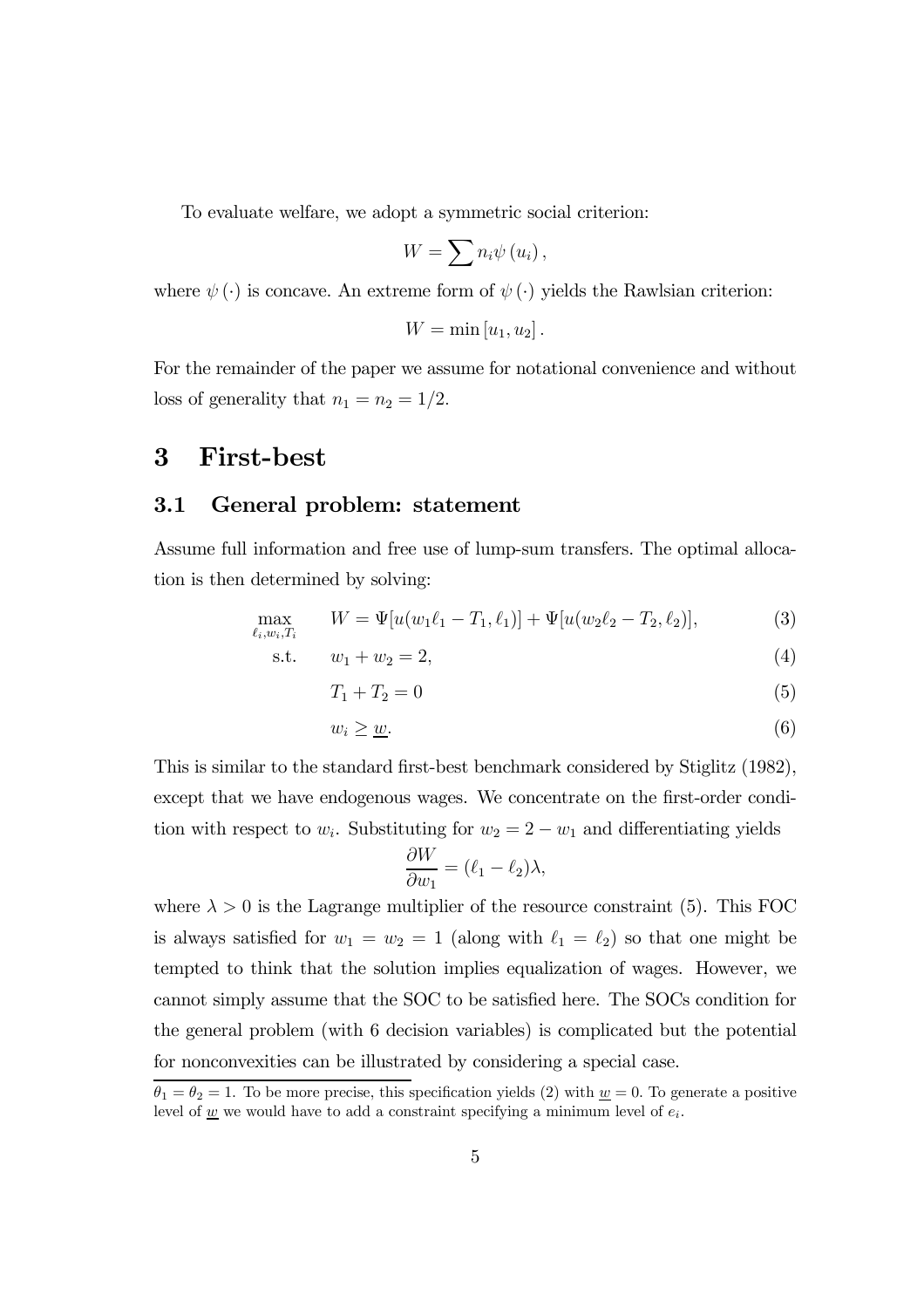#### 3.2 Quasi-linear illustration

Assume quasi-linear preferences specified by  $u_i(x_i, \ell_i) = x_i - v(\ell_i)$ . With such preferences it is plain that Pareto efficiency requires the maximization of "surplus" given by

$$
S = w_1 \ell_1 + w_2 \ell_2 - v(\ell_1) - v(\ell_2).
$$

Furthermore individual labor supplies  $\ell_i$  can be expressed solely as a function of  $w_i$  (there is no income effect). Substituting  $w_2 = 2 - w_1$  we then reduce the problem to a single dimension and write  $S(w_1)$ . Differentiating yields

$$
\frac{d\widetilde{S}}{dw_1} = \ell_1(w_1) - \ell_2(2 - w_1), \tag{7}
$$

$$
\frac{d^2S}{dw_1^2} = \frac{d\ell_1}{dw_1} + \frac{d\ell_2}{dw_2} > 0,
$$
\n(8)

which shows that  $\widetilde{S}(w_1)$  is a convex function convex. Consequently, with quasilinear preferences equalization of wages is never optimal. Instead, we have a corner solution which involves "maximum differentiation". Specifically, when it is feasible (i.e, when  $\underline{w} = 0$ ) one individual will have a zero wage (and not work at all) while the other one will have a positive wage (namely  $w_i = 2$ ) and labor supply. When  $\underline{w} > 0$ , this extreme solution is not feasible. However, it continues to be true that wages ought to be differentiated as much as possible.

To sum up, the maximal wage differentiation maximizes the size of total surplus and thus applies at all Pareto efficient allocations. When  $\Psi$  is strictly concave, social welfare is maximized when utilities are equalized. This is achieved through lump-sump transfers. Recall that we are in a first-best world for the time being so that redistribution (of incomes) does not involve any efficiency loss.

#### 3.3 General problem: solution

With general preferences we can no longer reduce the problem to a single dimension and the SOCs are too complicated to be conclusive. However, we can use a different approach and directly compare the relevant levels of welfare, namely  $W<sup>I</sup>$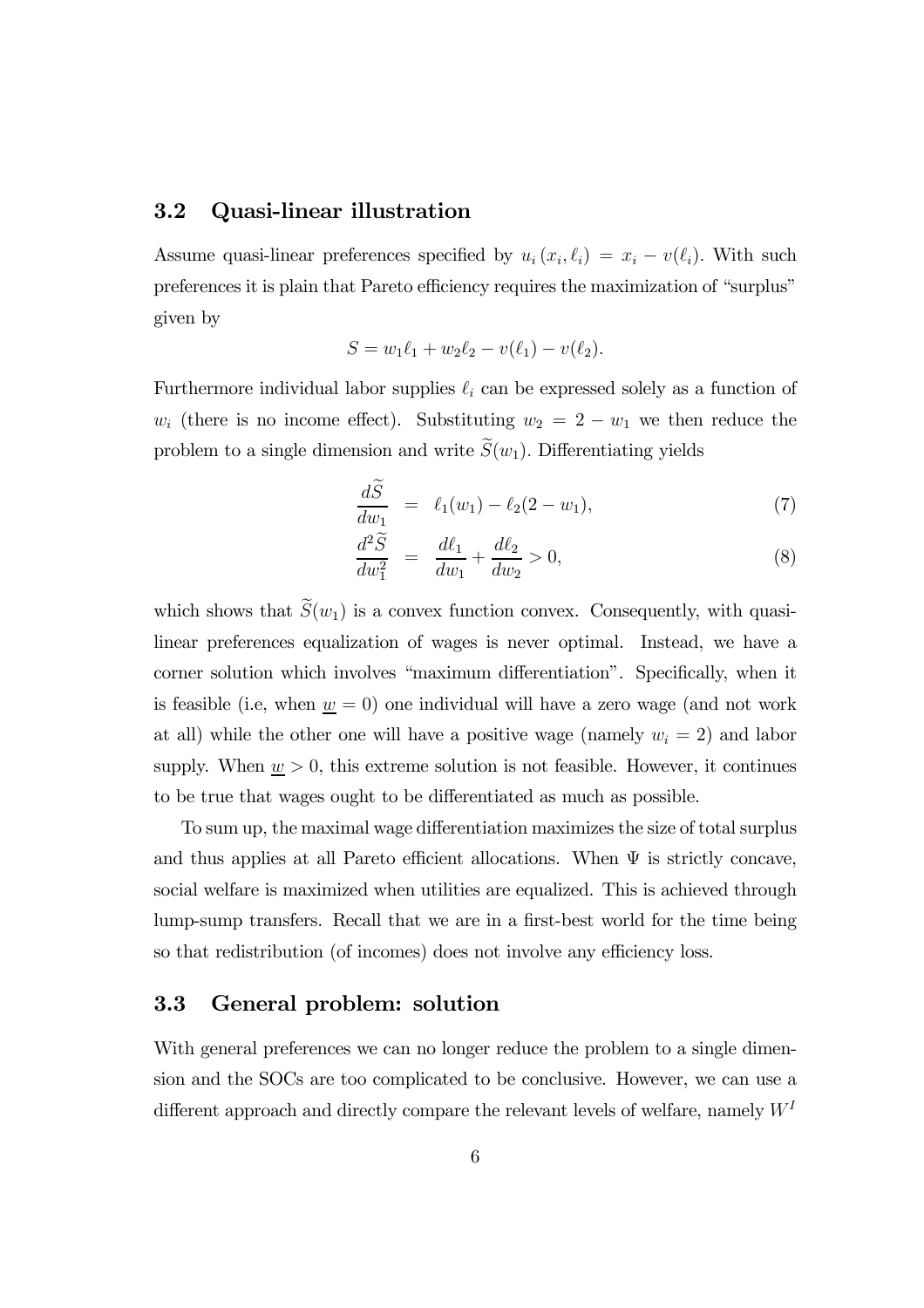(achieved when  $w_1 = w_2 = 1$ ) and  $W^C$  (achieved when, say,  $w_1 = (2 - \underline{w})$  and  $w_2 = \underline{w}$ , and show that  $W^C \geq W^I$  so that maximum differentiation continues to dominate even with general preferences).

To see this, define the level of labor supply under wage (and consumption) equalization

$$
\ell^{I} = \arg \max_{\ell} \Psi \left[ u \left( \ell, \ell \right) \right] + \Psi \left[ u \left( \ell, \ell \right) \right]. \tag{9}
$$

Maximum welfare is then given by

$$
W^{I} = \Psi \left[ u \left( \ell^{I}, \ell^{I} \right) \right] + \Psi \left[ u \left( \ell^{I}, \ell^{I} \right) \right]. \tag{10}
$$

At a corner solution with  $w_1 = (2 - w)$  and  $w_2 = w$ , maximum welfare is given by

$$
W^{C} = \max_{\ell_{1},\ell_{2},T} \Psi \left[ u \left( w_{1}\ell_{1} - T, \ell_{1} \right) \right] + \Psi \left[ u \left( w_{2} + T, \ell_{2} \right) \right]
$$
(11)

where  $T$  is a lump-sum transfer. By setting  $T$  to equalize consumption levels (which is generally *not* the optimal level)<sup>6</sup> we obtain

$$
W^C \ge \max_{\ell_1, \ell_2} \Psi \left[ u \left( \frac{w_1 \ell_1 + w_2 \ell_2}{2}, \ell_1 \right) \right] + \Psi \left[ u \left( \frac{w_1 \ell_1 + w_2 \ell_2}{2}, \ell_2 \right) \right].
$$

By setting  $\ell_1 = \ell_2 = \ell^I$  (which is again generally not optimal) and using  $w_1 =$  $(2 - w)$  and  $w_2 = w$  we then obtain

$$
W^{C} \geq \Psi \left[ u \left( \ell^{I}, \ell^{I} \right) \right] + \Psi \left[ u \left( \ell^{I}, \ell^{I} \right) \right] = W^{I}.
$$

Consequently, the corner solution dominates because for  $w_1 = (2 - w)$  and  $w_2 = w$ there are feasible choices of labor supplies and transfer which yield (at least) the same level of welfare as under wage equalization.

To sum up, we have the following proposition

**Proposition 1** Assume that preferences are represented by  $u_i(x_i, \ell_i)$  and that wages can be chosen according to  $w_1 + w_2 = 2$ , with  $w_i \geq \underline{w}$ . When individual types are observable (so that personalized lump-sum transfers are available), the

<sup>&</sup>lt;sup>6</sup>Unless for instance  $\Psi$  is linear while u is strongly separable.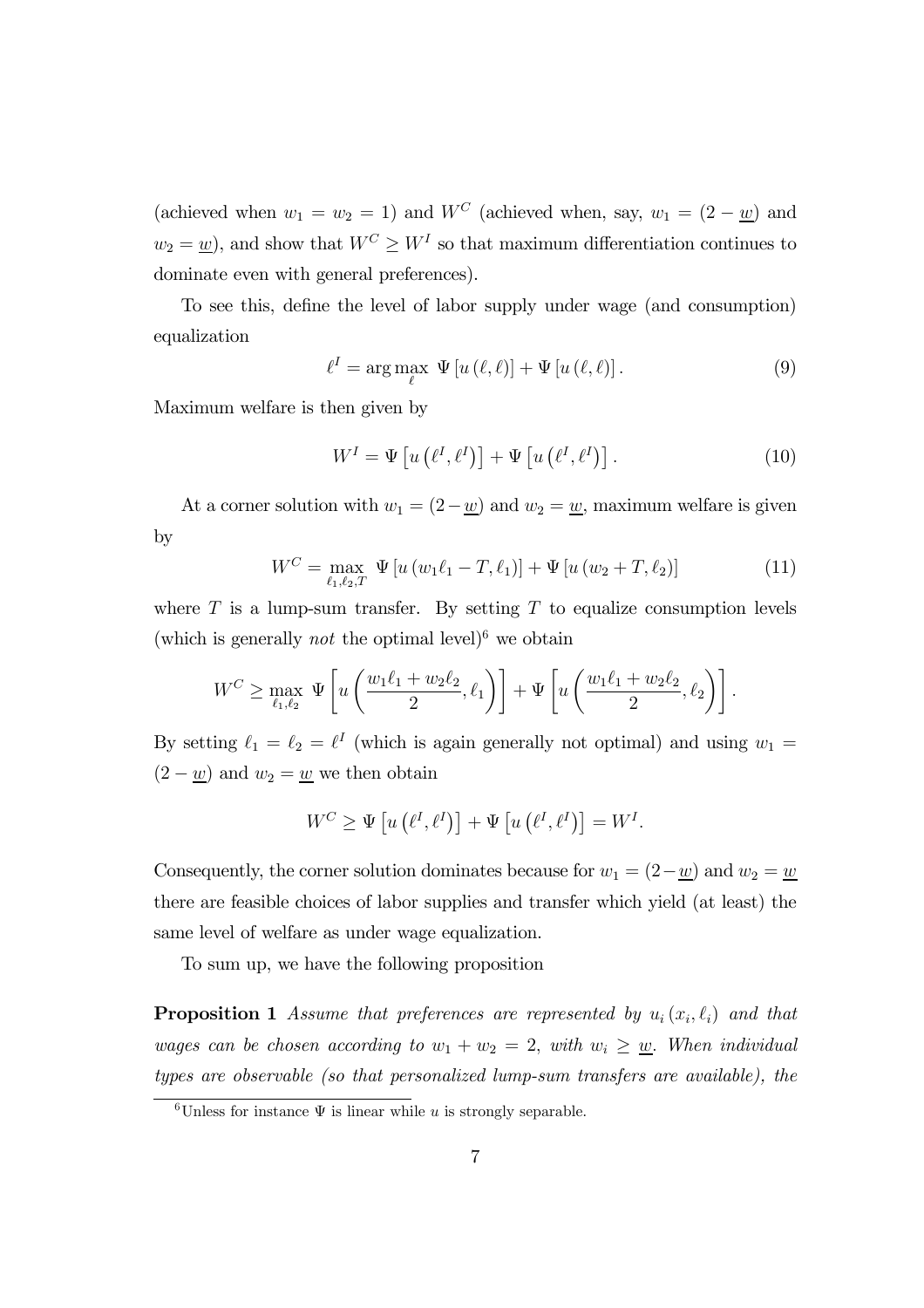level of welfare achieved under maximum wage differentiation (with  $w_i = w$  and  $w_j = 2 - \underline{w}$ ) is always at least as high as (and generally higher than) the level of welfare achieved under wage equalization (with  $w_1 = w_2 = 1$ ).

In words, in a first-best setting, equalization of wages (according to the linear technology considered here) is at best useless and generally yields a reduction in welfare. Roughly speaking, the best strategy is thus to redistribute incomes rather than abilities. Recall that with the linear education technology considered, redistribution of abilities does not involve any efficiency loss per se (the total cake does not become smaller). Yet, it proves not to be desirable.

Even though this result may at first seem surprising, the intuition becomes obvious under closer scrutiny. Consider the simplest case with  $\underline{w} = 0$ . Then if we go from equal wages to way  $w_2 = 2$ , individual 2's wage is effectively doubled. This means that we can produce the same output as under equal wages by having only one individual work. The proof of Proposition 1 is constructed around this argument (which becomes slightly more complicated when  $\underline{w} > 0$ ).

# 4 The second-best

So far we have assumed full information under which redistribution of incomes through lump-sum taxes and transfers is possible and does not involve any efficiency loss (we move along the Pareto frontier). We now turn to a setting of symmetric information and assume that only income  $y_i = w_i \ell_i$  is publicly observable, while wages and labor supplies are private information. This is the information structure on which most of the optimal tax literature is based. In this setting the case for equalization of wages appears to be considerably strengthened. Specifically, when wages are equalized, distortionary redistribution of incomes is not needed. Conversely, the maximal wage differentiation may, as shown in the previous section, yield a bigger "cake", but it is not clear if it remains bigger once the efficiency losses of income redistribution are incurred.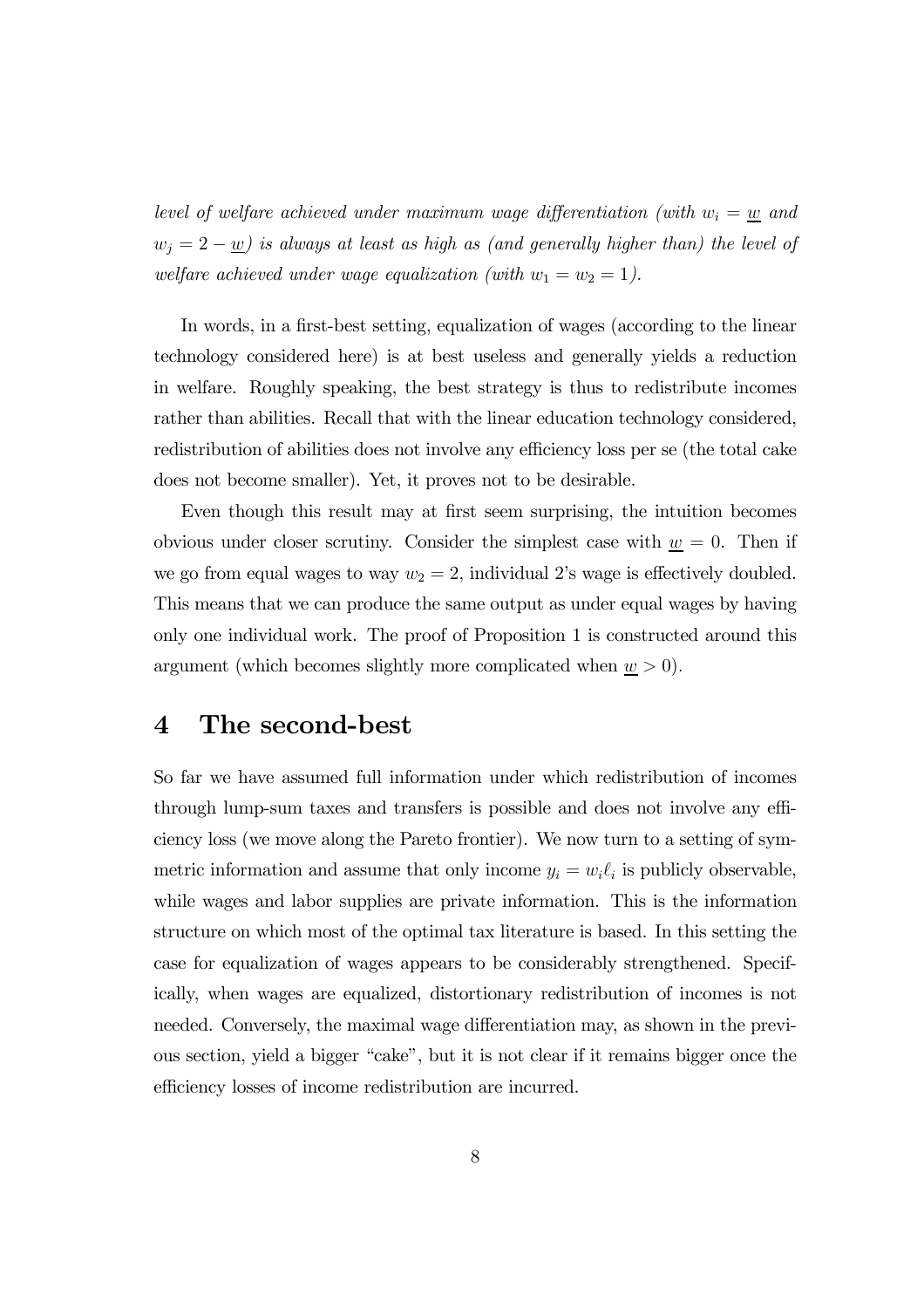Quite surprisingly, when  $w = 0$ , maximal wage differentiation continues to dominate even in a second-best setting. We show this through two propositions. The first one is of limited scope and applies only to some classes of utility functions. However, it provides some interesting intuition. The second one applies to all utility functions but is established in a more indirect way.

To specify the second-best problem, we can start from the first-best problem,  $(3)$ – $(6)$  to which we have to add the following two incentive constraints

$$
u(x_i, \ell_i) \ge u(x_j, \ell_j) \qquad i, j = 1, 2; i \ne j,
$$

where  $\ell_j = w_j \ell_j/w_i$  is the labor supply of individual i mimicking individual j. Observe that when  $w_j \ell_j > 0$ ,  $\ell_j$  is only defined if  $w_i > 0$ . An individual with zero wage can never mimick an individual with positive wage (and labor supply).

Now, assume  $w = 0$  and consider an allocation with maximum wage differentiation and say  $w_1 = 0$  and  $w_2 = 2$ . Assume for the time being that the first-best allocation (solution to  $(3)$ – $(6)$ ) implies

$$
u(x_2, \ell_2) \ge u(x_1, 0) \tag{12}
$$

so that the productive individual (who works) has a utility level that is at least as high as that of the non productive individual (who does not work). In that case it is plain that the first-best solution is also the second-best solution. Put differently, the full information optimum remains implementable under asymmetric information. To see this note that (12) implies that the incentive constraint of type 2 individuals is satisfied because with  $w_1 = 0$  we have  $\ell_2 = \ell_1 = 0$ .<sup>7</sup> Furthermore with  $w_1 = 0$  type 1 individuals cannot mimick type 2 individuals. We thus have the following proposition:

**Proposition 2** Assume  $\underline{w} = 0$ . When the first-best solution with  $w_i = 0$  and  $w_j = 0$ 2  $(i, j = 1, 2; i \neq j)$  implies  $u(x_j, \ell_j) \geq u(x_i, 0)$ , then it can also be implemented if individual incomes are observable while wages and labor supplies are not.

<sup>&</sup>lt;sup>7</sup>This is no longer true when  $w > 0$ .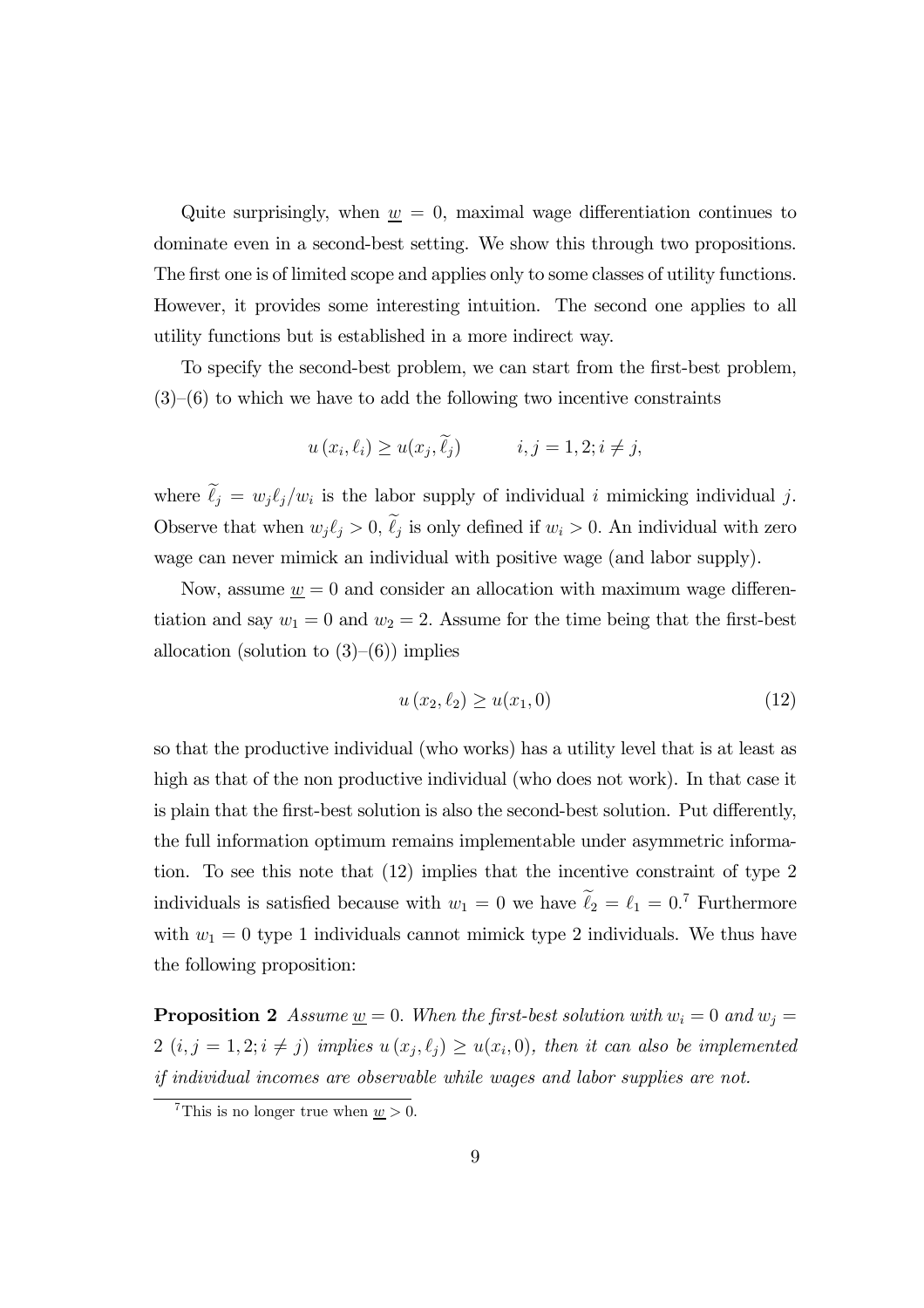This proposition applies to a number of interesting settings. In particular, it holds for the Rawlsian welfare function or with quasi linear preferences when  $\Psi$  is linear (simple utilitarian criterion). However, there are also many instances where it does not apply. A prominent and well known example is the case of separable preferences  $u(x, \ell) = f(x) - g(\ell)$ , where the first-best implies  $x_1 = x_2$  so that (12) is violated under maximum wage differentiation (the productive individual is worse off than the unproductive individual).

When Proposition 2 applies, the first-best solution can be implemented in the second-best. Consequently first and second best solutions coincide (and both imply maximum wage differentiation). When (12) is violated, the first-best solution can no longer be implemented in the second best. However, as long as  $\underline{w} = 0$  we can show that maximum wage differentiation continues to dominate the solution with equal wages.

Recall that with equal wages the best solution is achieved with  $x_i = \ell_i = \ell^I$ , where  $\ell^I$  is defined by (9). Since individuals are treated identically this is both a first- and a second best solution. Now consider again an allocation with maximum wage differentiation and say  $w_1 = 0$  and  $w_2 = 2$ . Set  $\ell_2 = \ell^I$  and define  $\widehat{T}$  such that

$$
u(\widehat{T},0) = u(\ell^I, \ell^I). \tag{13}
$$

Observe that  $T < \ell^I$  (utility being decreasing in  $\ell$ ). It is then easy to verify that the allocation defined by  $x_1 = \hat{T}$ ,  $\ell_1 = 0$ ,  $x_2 = 2\ell^I - \hat{T}$  and  $\ell_2 = \ell^I$ , is feasible, Pareto dominates the equal wage solution  $x_i = \ell_i = \ell^I$  and is incentive compatible. Pareto dominance follows from (13) for individual 1. For individual 2,  $\widehat{T} < \ell^I$  implies

$$
u(x_2, \ell_2) = u(2\ell^I - \widehat{T}, \ell^I) > u(\ell^I, \ell^I). \tag{14}
$$

Finally, combining (13) and (14) yields

$$
u(x_2, \ell_2) > u(\widehat{T}, 0),
$$

which implies incentive compatibility.<sup>8</sup> To sum up, we have established the fol-

<sup>&</sup>lt;sup>8</sup>To establish (14) one needs  $w_2 = 2$  and thus  $w_1 = 0$ .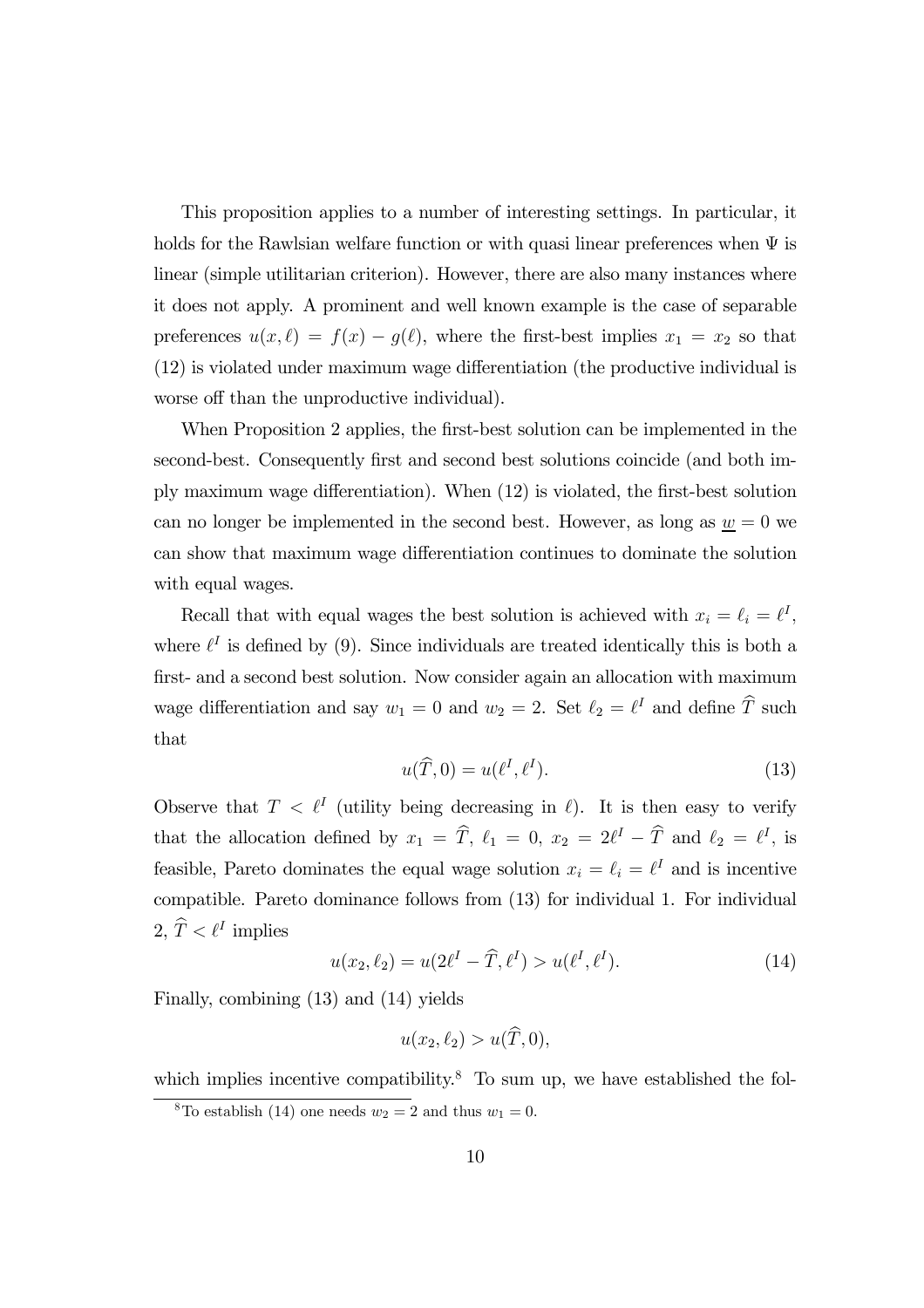lowing proposition

**Proposition 3** Assume  $\underline{w} = 0$ . Under maximum wages differentiation with  $w_i =$ 0 and  $w_j = 2$   $(i, j = 1, 2; i \neq j)$  there exists a feasible allocation defined by  $x_i = \hat{T}$ ,  $\ell_i = 0, x_j = 2\ell^I - \widehat{T}$  and  $\ell_j = \ell^I$  (where  $\widehat{T}$  satisfies  $u(\widehat{T}, 0) = u(\ell^I, \ell^I)$ ) that Pareto dominates the best equal wage solution  $(x_i = \ell_i = \ell^I)$ , and is incentive compatible.

The allocation we have constructed to establish this proposition is of course in general not the optimal one but this can only strengthen the case against wage equalization.

To sum up, as long as  $\underline{w} = 0$ , wage equalization is never optimal, even in the second-best (i.e., even when it makes potentially costly ex post redistribution unnecessary. However, it is also clear that the assumption  $\underline{w} = 0$  plays a crucial role in the proofs to both propositions. This does not mean that the (second- best) results are reversed as soon as  $\underline{w} > 0$ . However, the dominance of maximum wage differentiation can then no longer be established at the same level of generality; we then can no longer rule out that wage equalization may be optimal in some situation. To illustrate this point we now turn to a numerical example.

### 5 Numerical example

To illustrate the argument at hand we use a quadratic disutility for labor so that in the laissez-faire:

$$
u_i = w_i \ell_i - \ell_i^2 / 2 = w_i^2 / 2.
$$

With such a specification we can represent social indifference curves in the plane  $(w_1, w_2)$ . Using a utilitarian social welfare function, we have:

$$
S = \frac{w_1^2}{2} + \frac{w_2^2}{2}.
$$

Consequently, social indifference curves are quarter circles as represented in Figure 1. When  $w_1 + w_2 = 2$ , we reach the same level  $S = 2$  with  $(w_1, w_2) = (2, 0)$  or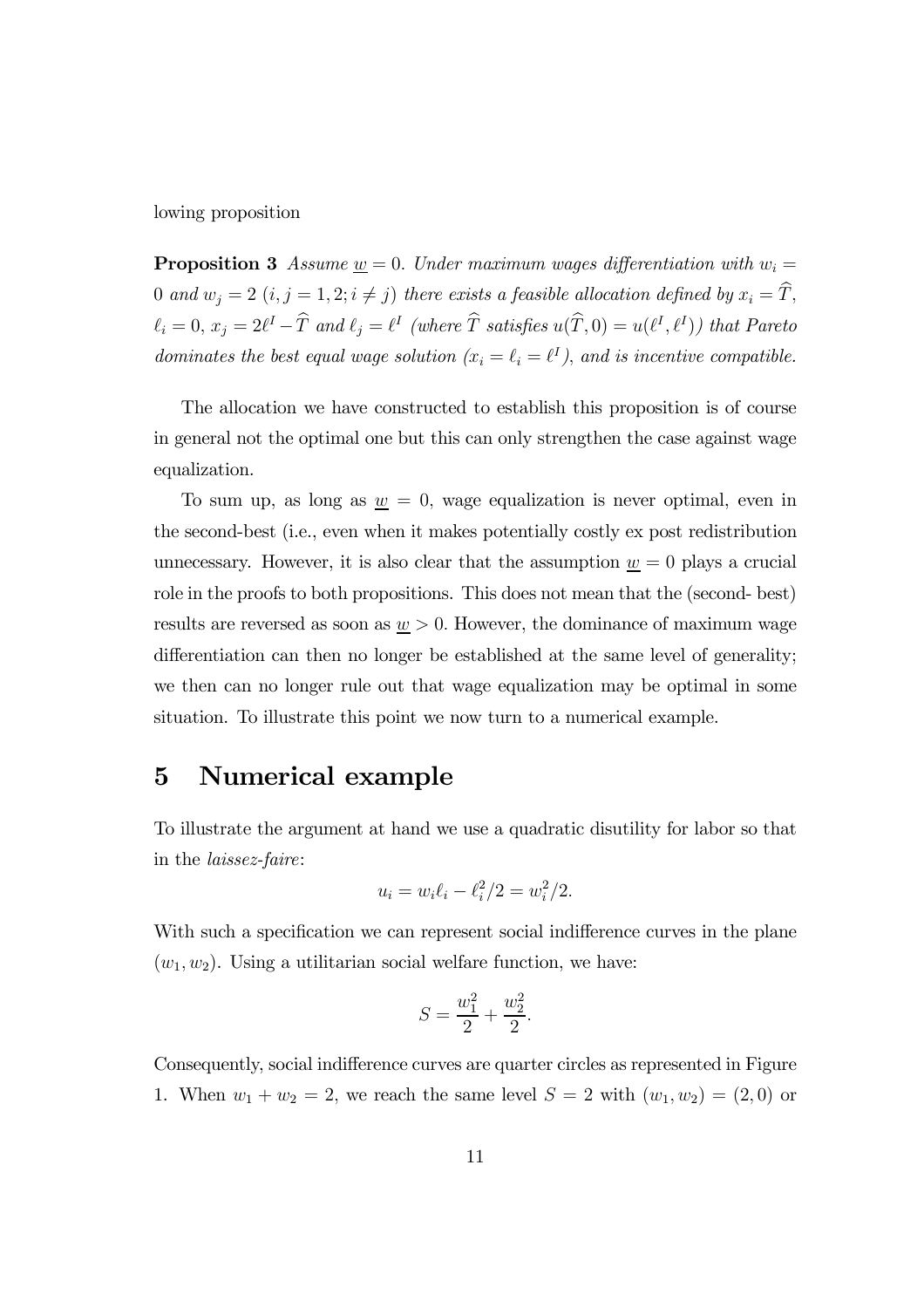

Figure 1: Illustration with quasi linear preferences and quadratic disutility of labor.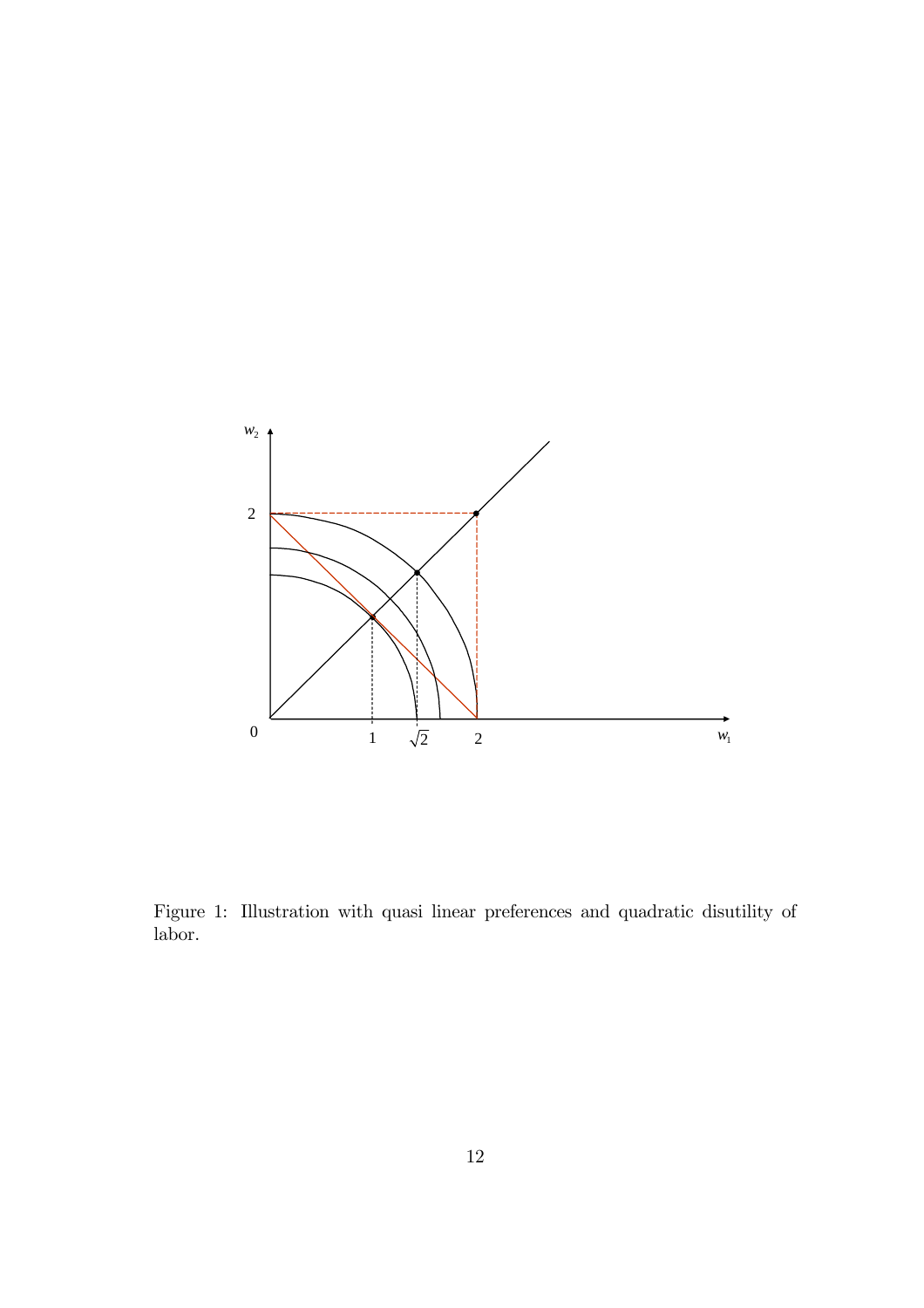$(0, 2)$ , while wage equalization  $w_1 = w_2 = 1$  yields  $S = 1$ . (a local minimum). To achieve  $S = 2$  under wage equalization one would need  $(w_1, w_2) = (\sqrt{2}, \sqrt{2})$ , which implies  $w_1 + w_2 = 2\sqrt{2} > 2$ . Consequently, to reach the same welfare with equal wages as with unequal wage distribution and lump-sum taxes, we need a larger total level of human capital.<sup>9</sup>

The level of (per capita) welfare as a function of  $w_2$ , with  $w_1 = 2 - w_2$  over the range [1, 2] is represented on Figure 2. Not surprisingly this curve is monotonically increasing. Thus, whatever the level of  $w$  the first-best solution always implies maximum wage differentiation. But of course this only confirms our theoretical results from Section 3.

We now turn to the second-best optimum. To tackle this problem we maximize (utilitarian) welfare for a given level of  $w_2$ , with  $w_1 = 2 - w_2$ , subject to resource and self selection constraints. The resulting level of welfare is represented on Figure 2. Not surprisingly first- and second-best coincide for  $w_1 = w_2 = 1$ . From Proposition 2 we also expect them to coincide in the neighborhood of  $w_2 = 2$  (i.e.,  $w_1 = 0$ ). The really interesting feature about this welfare profile is that the curve is not monotonic. This means that while a large wage differential (when allowed by the level of  $w$ ) is always better than wage equalization, small wage differentials may not be second-best optimal. In other words, when  $\underline{w}$  is large enough (more than roughly 0.8 in the example) wage equalization is effectively the second-best solution (and dominates  $w_1 = \underline{w}$  and  $w_2 = 2 - \underline{w}$ ). The orders of magnitude are of course of no relevance here but the illustration is sufficient to provide a counterexample and to show that a second-best solution with wage equalization can effectively arise.

Let us finally turn to the intuition behind this result. In the second-best, differentiating wages has two (contradictory) effects. First it is efficiency enhancing. This is shown by the fact the first best level of welfare is increasing in  $w_2$ . However, it also brings in an informational problem (unobservable types and the

 $9A$  larger level of "total" human captial with equal wage than under unequal wages would be possible with decreasing returns to education. See the concluding section.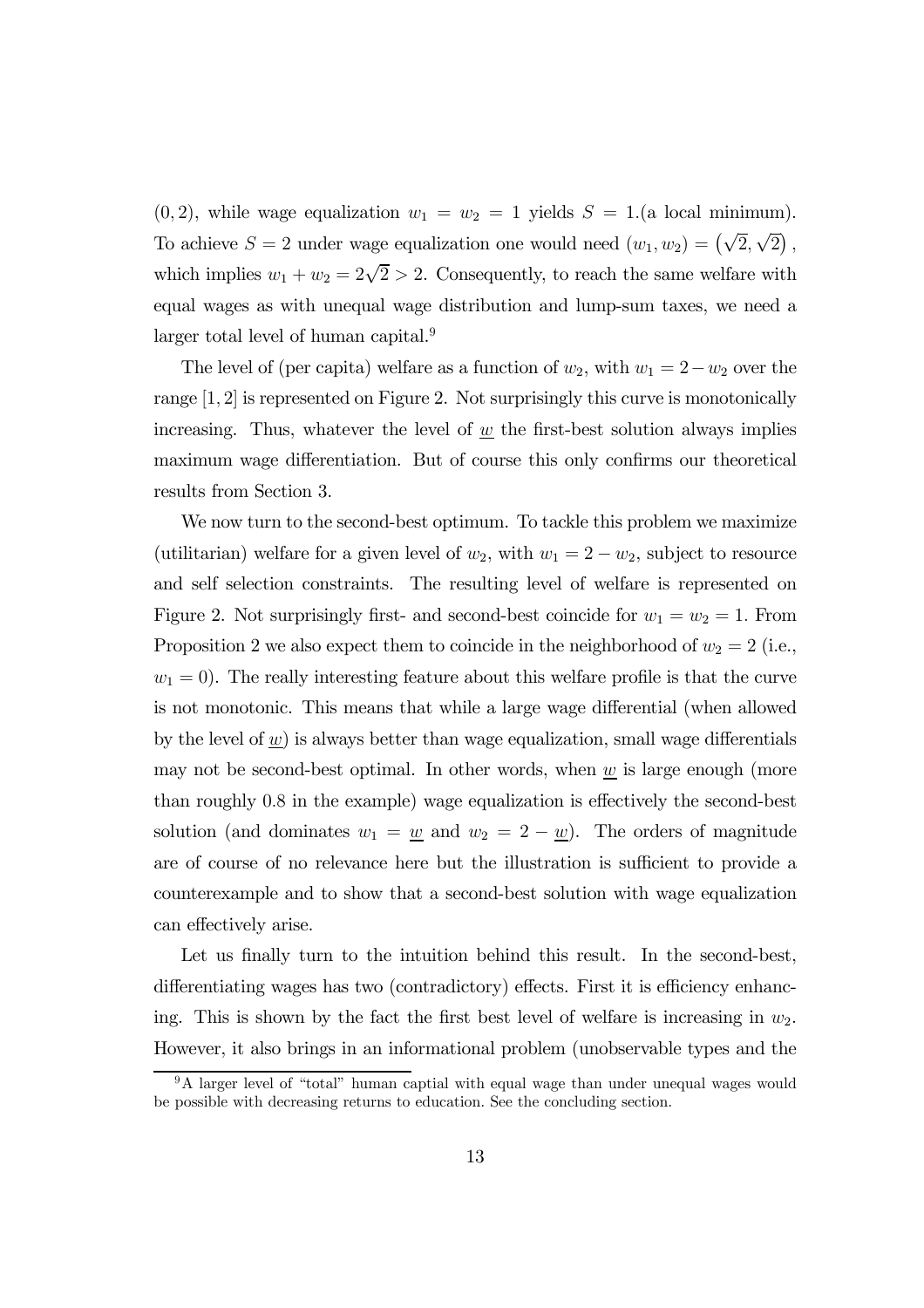

Figure 2: Welfare as a function of  $w_2$ , with  $w_1 = 2 - w_2$  at the first best (solid curve) and the second-best (dotted curve) solutions.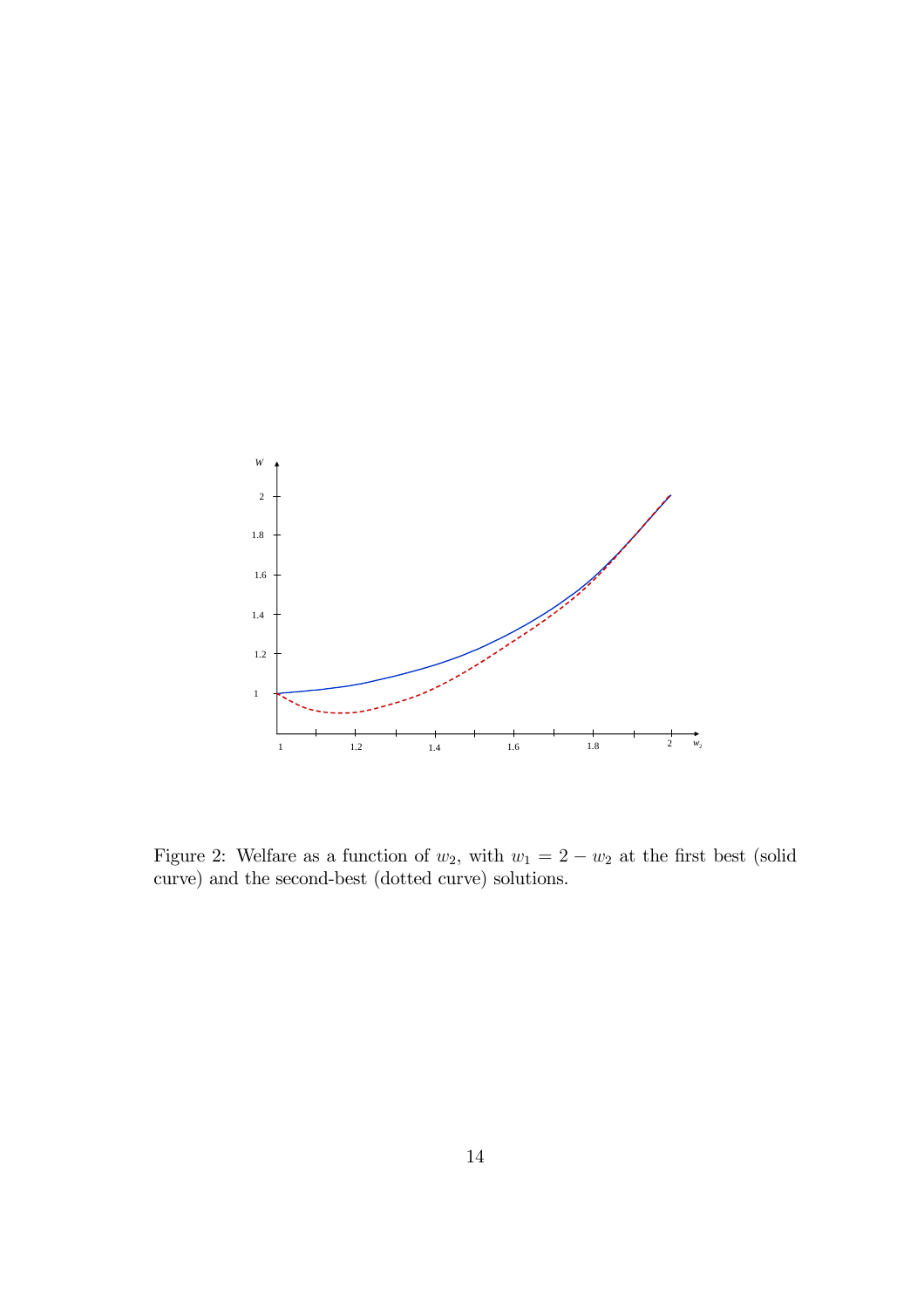need for distortionary taxation). Interestingly this curve is also convex which mean that there are "increasing returns" to wage differentiation. Even though the shape of the curve is example specific, it is not surprising; recall the intuition behind Proposition 1 presented in Section 3. Because of these increasing returns the efficiency gain associated with a small wage differentiation is not sufficient to compensate for the adverse informational impact. However, a large degree of differentiation yields efficiency gains that outweigh the negative effects of information asymmetries.

# 6 Conclusion

When the productivities of otherwise identical individuals can be controlled through education expenses and when no subsequent redistribution through income taxation is available, it is clear the equal wage solution is very compelling. The question raised in this paper is different. We have studied the optimal distribution of productivity under the assumption that redistribution through an optimal income tax is also available. To give the equal wage outcome the best chance to emerge, we have also assumed that individuals have identical learning abilities. Nevertheless, it turns out that in the first-best inequality is always preferable to equality. In the second-best this conclusion has to be qualified. It only holds if the lower limit on productivity is not to high. Either way, the underlying problem is inherently non convex and a simple inspection of first-order conditions can be very misleading.

Admittedly, our model is at odds with most models of education. We assume that all individuals are ex ante identical; we also assume away the idea that educational spending has decreasing returns and the fact that the total amount of expenditure is endogenous. Let us see what would be the implications of relaxing these three assumptions. Making educational spending endogenous (and not equal to 2) would not change the main result. Decreasing returns could make a difference. Assume for the sake of illustration that instead of  $w_1 + w_2 = 2$  we have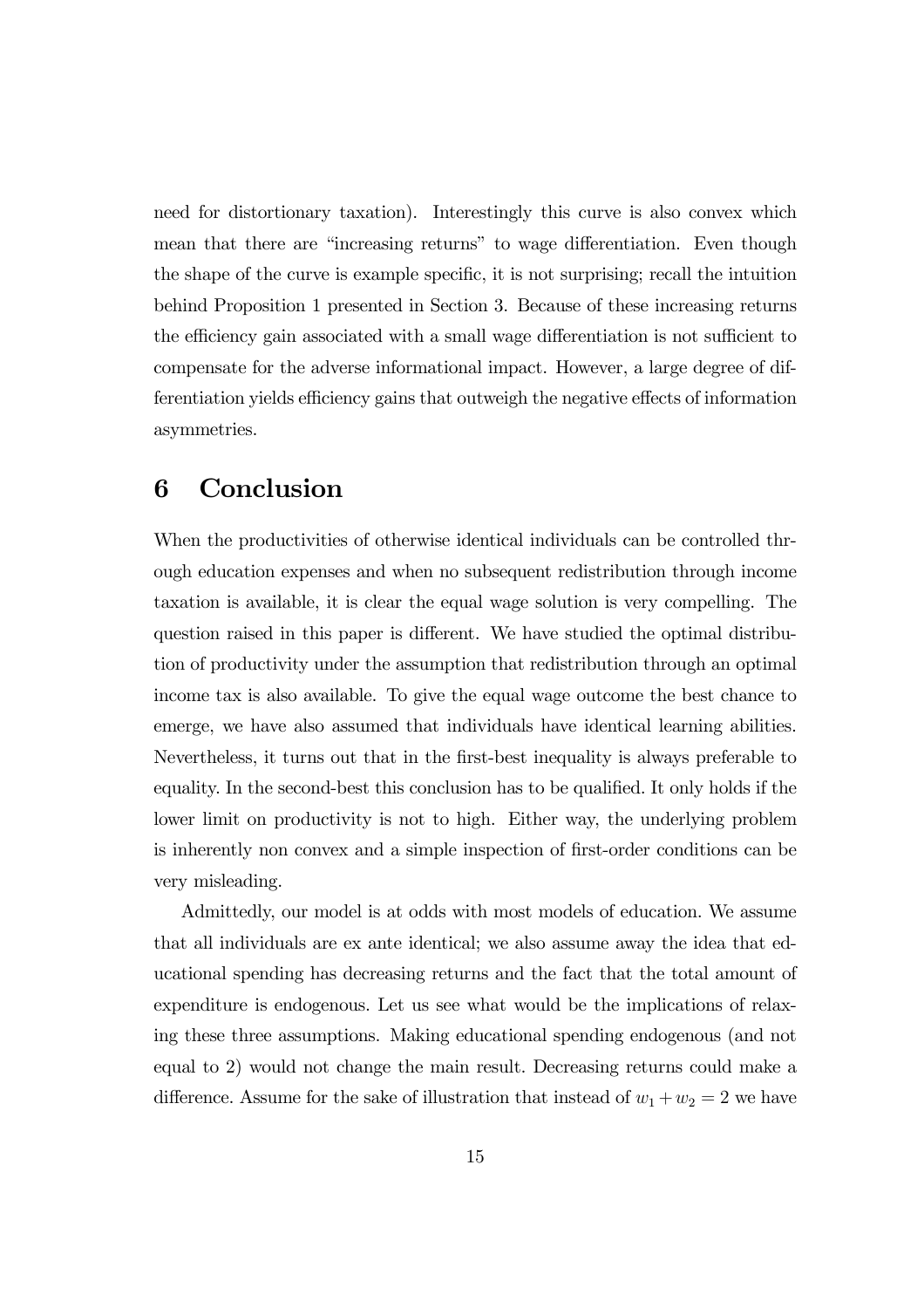$\max(w_1, w_2)=2$ , then it is clear that social optimality would imply  $w_1 = w_2$ ; see Figure 1. This illustration also makes it clear that the degree of decreasing returns to scale must be sufficiently strong to reverse our result. When the set of feasible wages is convex but with a frontier sufficiently close to the line representing  $w_1 + w_2 = 2$  wages differentiation continues to be optimal. Roughly speaking the result is only reversed if the degree of concavity of the wage frontier is so large that its intersection with the 45 degree line is above the point  $(\sqrt{2}, \sqrt{2})$ . Finally, there is the assumption of uniform learning ability. If we were to assume different learning ability, then our results could only be strengthened. The main difference is that the individual with the higher wage level would be the more able.

To sum up, the somehow surprising result obtained in this paper is not just a technical curiosity, but would continue to hold in a more general class of setting. This calls for a number of remarks. First, it means that for people who are only concerned by the maximization of utilitarian social welfare the concept of "equality of opportunity", defined as equality of earning capacity, might be undesirable.

Second, one may find unsatisfactory a society that achieves full equality of utilities, but consist of a majority of individuals without education. If we think that education brings utility by itself and thus should be explicitly introduced in the utility function, our conclusion would be different. Finally, we have to keep in mind that for reasons pertaining to political economy redistribution through education may be easier than tax redistribution.

# **References**

- [1] Arrow, K. (1971), A utilitarian approach to the concept of equality in public expenditure, Quarterly Journal of Economics, 85, 409-415.
- [2] Athanasiou, E. (2007), Educational outcomes and equality of opportunity, unpublished.